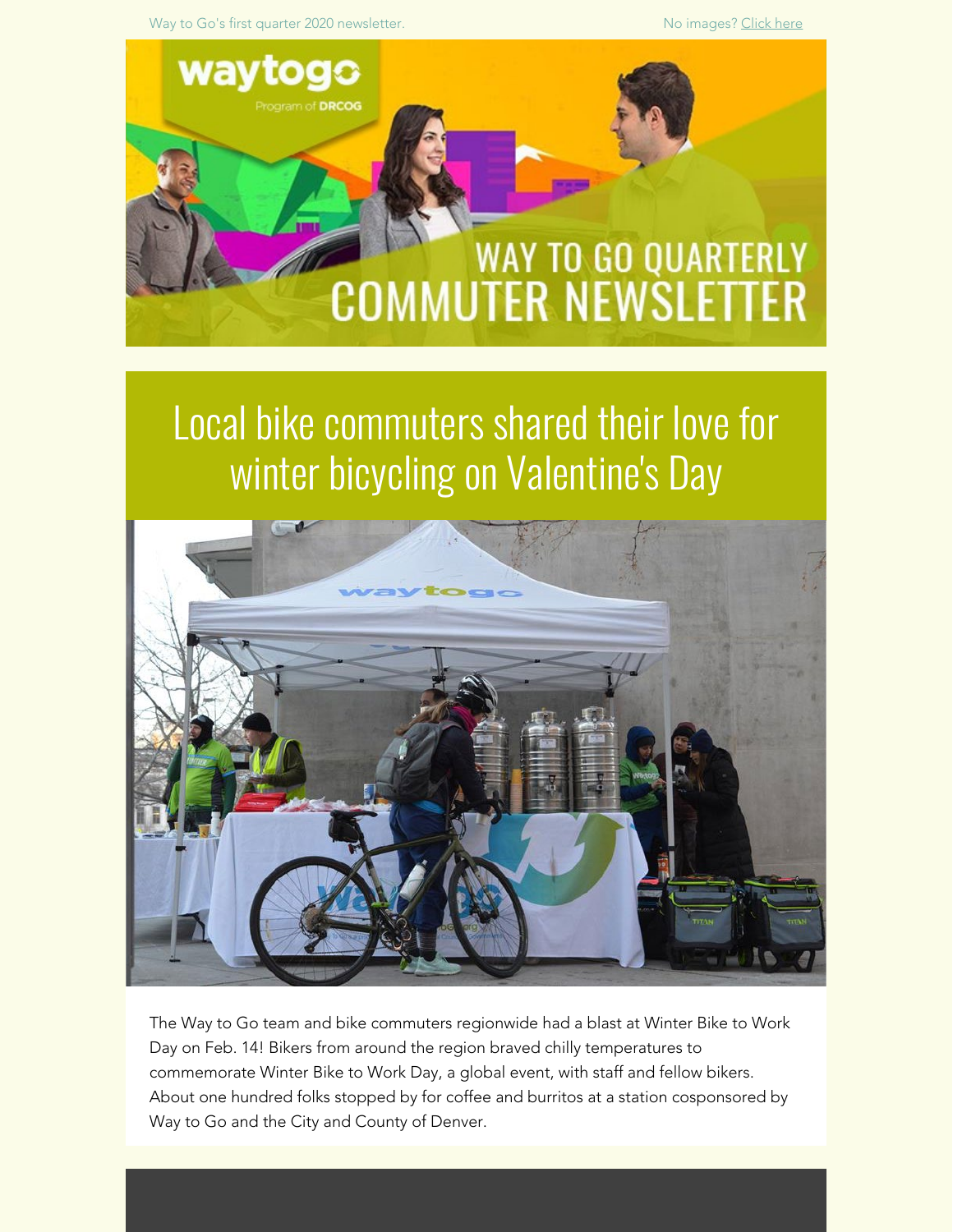## It's time to celebrate commuting change!



On Wednesday, April 22, the Denver Regional Council of Governments will recognize four Way to Go Award recipients at the [2020 Vision awards celebration](https://drcog.createsend1.com/t/d-l-mehyjt-l-y/) at Empower Field at Mile High . [Register](https://drcog.createsend1.com/t/d-l-mehyjt-l-j/) to support the winners, champions for sustainable commuting in the Denver region!

With 57 nominations, the competition was fierce. Congratulations to this year's Way to Go Award winners:

- **•** Employer Champion: Native Roots
- **•** Rising Star: Pete Martinez
- Community Champion: Walk2Connect Walking Movement Leaders
- Commuter of the Year: Adam Meltzer

If you have questions about the event or need help with [registration](https://drcog.createsend1.com/t/d-l-mehyjt-l-t/), please contact [awards@drcog.org](mailto:awards@drcog.org).

[Register](https://drcog.createsend1.com/t/d-l-mehyjt-l-i/)

# Go retro and rejoin the movement on the region's 30th annual Bike to Work Day!

Bike to Work Day is just around the corner on Wednesday, June 24! For the region's 30th annual Bike to Work Day celebration, the Way to Go team has unveiled a poster inspired by 1990s style that invites participants to "rejoin the movement." Way to Go wants to help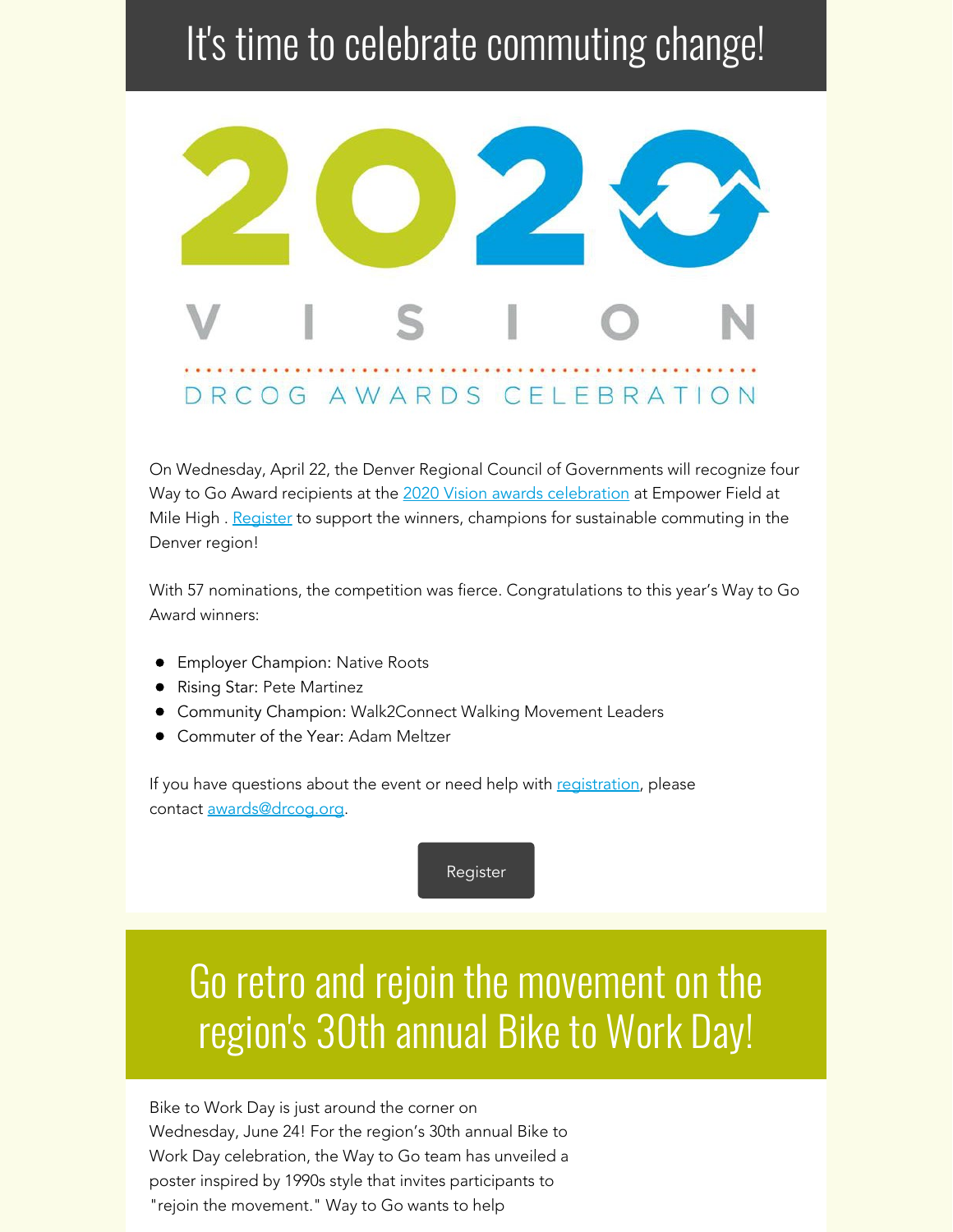commuters recapture the joy and freedom of biking by incorporating it into their commuting routines.

What is your favorite biking memory? Was it riding a bike for the first time, or pedaling while your dog followed along, or conquering a steep hill? That is what this year's Bike to Work Day is all about; reminding people about the good feelings that come with biking and encouraging everyone to keep on pedaling. Tag **[#waytogodenver](https://drcog.createsend1.com/t/d-l-mehyjt-l-d/)** and [#biketoworkday](https://drcog.createsend1.com/t/d-l-mehyjt-l-h/).



Registration will open in May. If you have questions, please email the **[Bike to Work Day team](mailto:btwd@drcog.org)**.



As one of the fastest-growing areas in the nation, the Denver region is challenged to balance parking demand pressure with the need to encourage less single-occupant vehicle travel. Elected officials, policymakers, developers, transportation leaders and community members are joining forces to explore solutions to this complex issue.

Join the conversation at **[Transportation Solutions](https://drcog.createsend1.com/t/d-l-mehyjt-l-k/)'** annual seminar and breakfast, [The](https://drcog.createsend1.com/t/d-l-mehyjt-l-u/) [Road Ahead](https://drcog.createsend1.com/t/d-l-mehyjt-l-u/), on March 12 at 7:30 a.m. at the Denver Botanic Gardens. Panelists will share their expertise and insight about how the Denver region can navigate transportation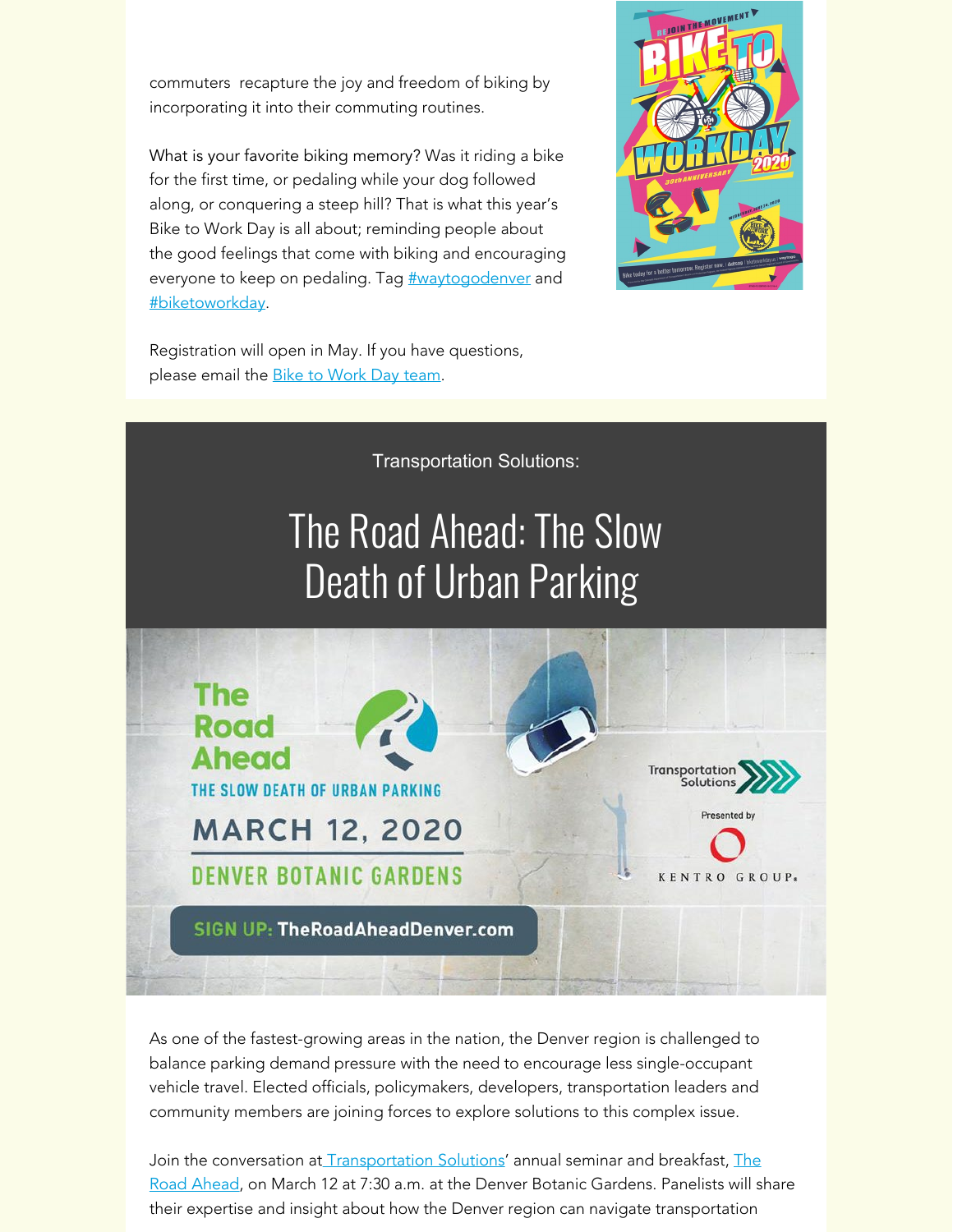challenges. General admission tickets are \$40; student tickets are \$20.

[Dr. Rachel Weinberger](https://drcog.createsend1.com/t/d-l-mehyjt-l-o/), a transportation planning expert, will join the conversation on parking and transportation issues.

### [Buy Tickets](https://drcog.createsend1.com/t/d-l-mehyjt-l-b/)

Bicycle Colorado:

## Learn to ride a bike in two hours



Why not make this year the year you, your family and friends get out riding together? Bicycle Colorado's [Learn to Ride lessons](https://drcog.createsend1.com/t/d-l-mehyjt-l-n/) are the best way to get comfortable on two wheels. Bicycle Colorado offers classes throughout the spring, summer and fall for youth and adults.

With small class sizes and effective teaching methods, most participants are comfortably pedaling within two hours. Classes start April 1 and are hosted in Arvada, Cherry Creek and Highlands Ranch. Participants may borrow bikes and helmets for the classes. Don't delay—these classes will fill up, [so save your spot](https://drcog.createsend1.com/t/d-l-mehyjt-l-m/) [today](https://drcog.createsend1.com/t/d-l-mehyjt-l-c/)!

[Sign up](https://drcog.createsend1.com/t/d-l-mehyjt-l-q/)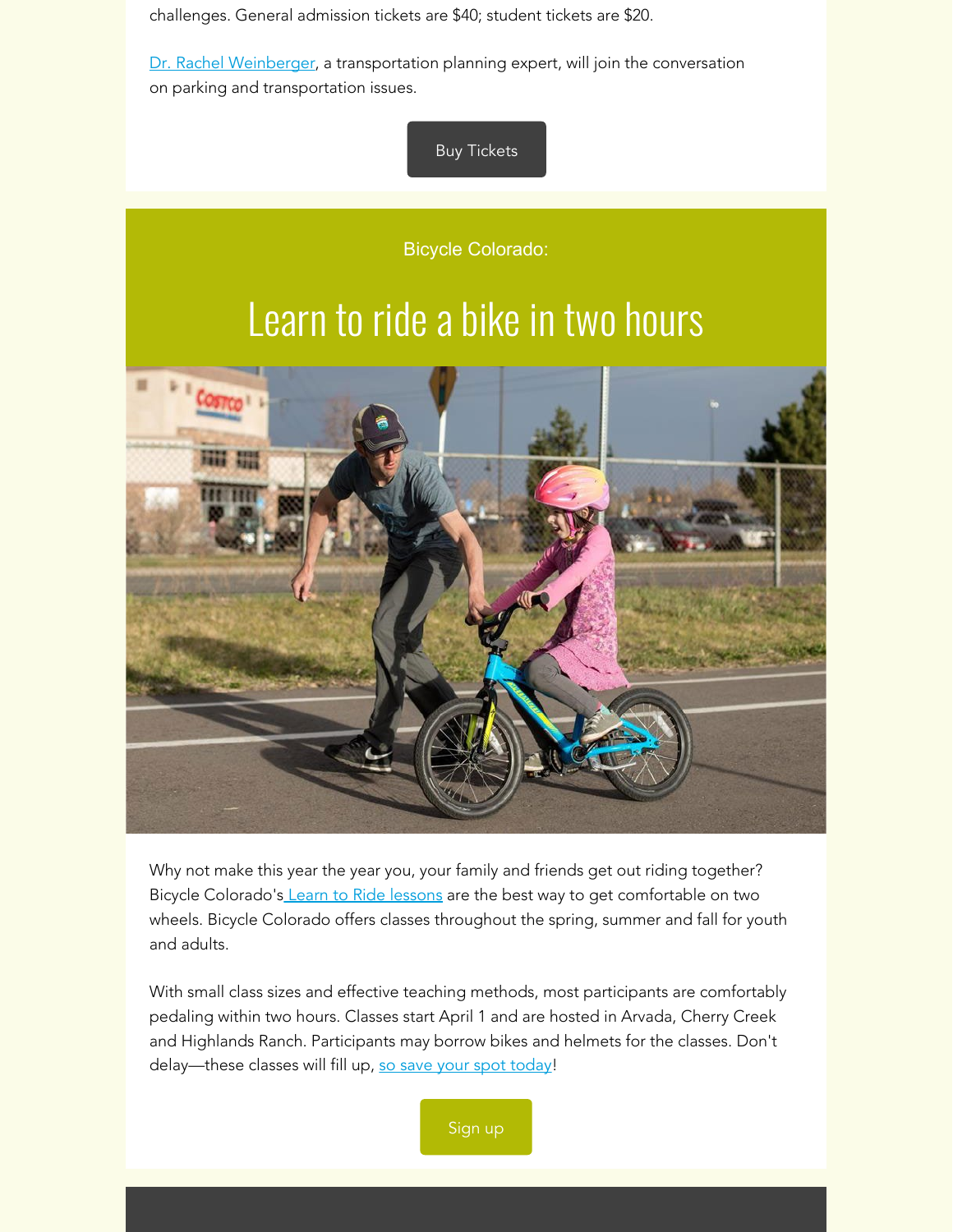## Navigating the Gap: I-25 MyWay takes thousands of cars off the road

Since January 2019, I-25 MyWay has taken 2,748 single-occupancy vehicles off the road through the I-25 South Gap. With fewer cars competing for space, safer sites for construction crews and better overall travel times, the program continues to make a positive impact on the Denver region.

Until the arrival of flying cars and hyperloop tunnels, the Denver region's commuters have vanpools, carpools and buses to reduce congestion. This spring, get creative with your commute and make a difference! [I-25 MyWay can help you](https://drcog.createsend1.com/t/d-l-mehyjt-l-a/) navigate the Gap via Bustang, vanpool or carpool.

## The Association for Commuter Transportation annual conference is coming to Denver

Get ready for the **[Association for Commuter Transportation's](https://drcog.createsend1.com/t/d-l-mehyjt-l-z/) International** [Conference](https://drcog.createsend1.com/t/d-l-mehyjt-l-z/) from August 2-5 in Denver! This conference brings together more than 600 attendees from around the world to share and explore new ideas for sustainable transportation. In addition to world-class speakers and valuable sessions, many Front Range's transportation professionals will be on-hand to contribute to the conference's success and highlight local accomplishments.

[Register for the conference](https://drcog.createsend1.com/t/d-l-mehyjt-l-v/) to be part of four full days of best practices, professional development opportunities, networking and fun!



Regional Air Quality Council:

Local TV meteorologists meet to discuss ozone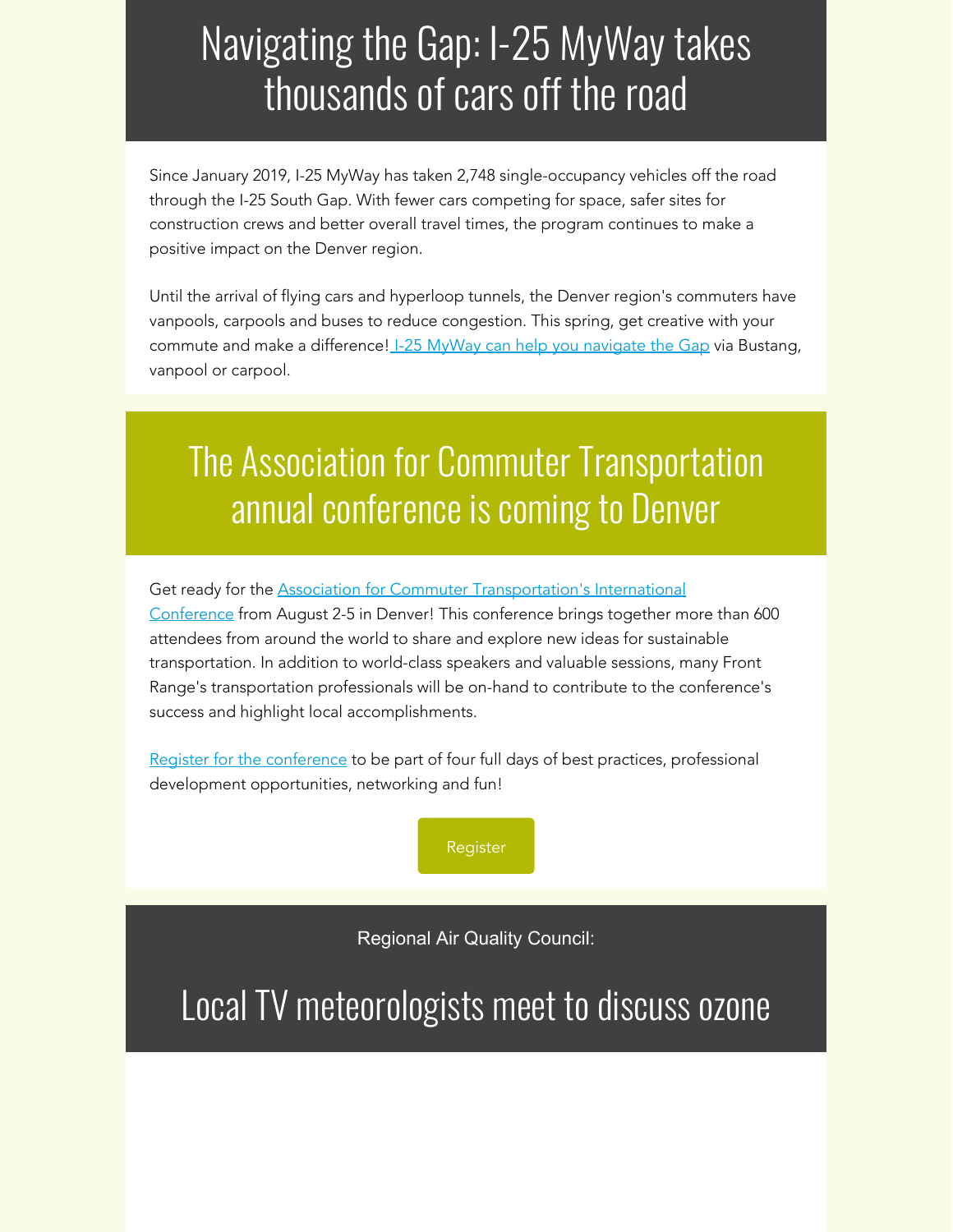

The Regional Air Quality Council's TV Meteorologist Advisory Group met in February to discuss ground-level ozone pollution and its effects on the Denver metro area. The group is raising awareness of high ozone days, called Ozone Action Alert Days, as well as simple steps that can be taken to improve air quality. The council's advisory group comprises meteorologists from all local television stations and the Colorado Department of Public Health and Environment. Watch for Ozone Action Alert Day notifications from the meteorologist on your favorite local station!

#### Regional Air Quality Council:

### Endurance athletes run up for air

The Regional Air Quality Council'[s](https://drcog.createsend1.com/t/d-l-mehyjt-l-s/) [Simple Steps. Better](https://drcog.createsend1.com/t/d-l-mehyjt-l-s/) [Air](https://drcog.createsend1.com/t/d-l-mehyjt-l-s/)[.](https://drcog.createsend1.com/t/d-l-mehyjt-l-s/) program [h](https://drcog.createsend1.com/t/d-l-mehyjt-l-g/)as teamed up with [Suffer Better](https://drcog.createsend1.com/t/d-l-mehyjt-l-g/), a Colorado-based nonprofit aimed at including endurance athletes in environmental protection efforts, to sponsor [Running Up For Air-Colorado](https://drcog.createsend1.com/t/d-l-mehyjt-l-w/). The event is an annual race for endurance athletes to raise awareness for and empower organizations working on air quality solutions. Athletes commit to run between three and 24 hours at the March 6-7 event in Staunton State Park in Pine, Colorado. Proceeds benefi[t](https://drcog.createsend1.com/t/d-l-mehyjt-l-yd/) [Protect Our](https://drcog.createsend1.com/t/d-l-mehyjt-l-yd/) [Winters](https://drcog.createsend1.com/t/d-l-mehyjt-l-yd/) and [Conservation Colorado](https://drcog.createsend1.com/t/d-l-mehyjt-l-yh/). For more information on how to participate or support the event, visit the [Running Up For Air-Colorado website](https://drcog.createsend1.com/t/d-l-mehyjt-l-yk/).



#### Regional Air Quality Council: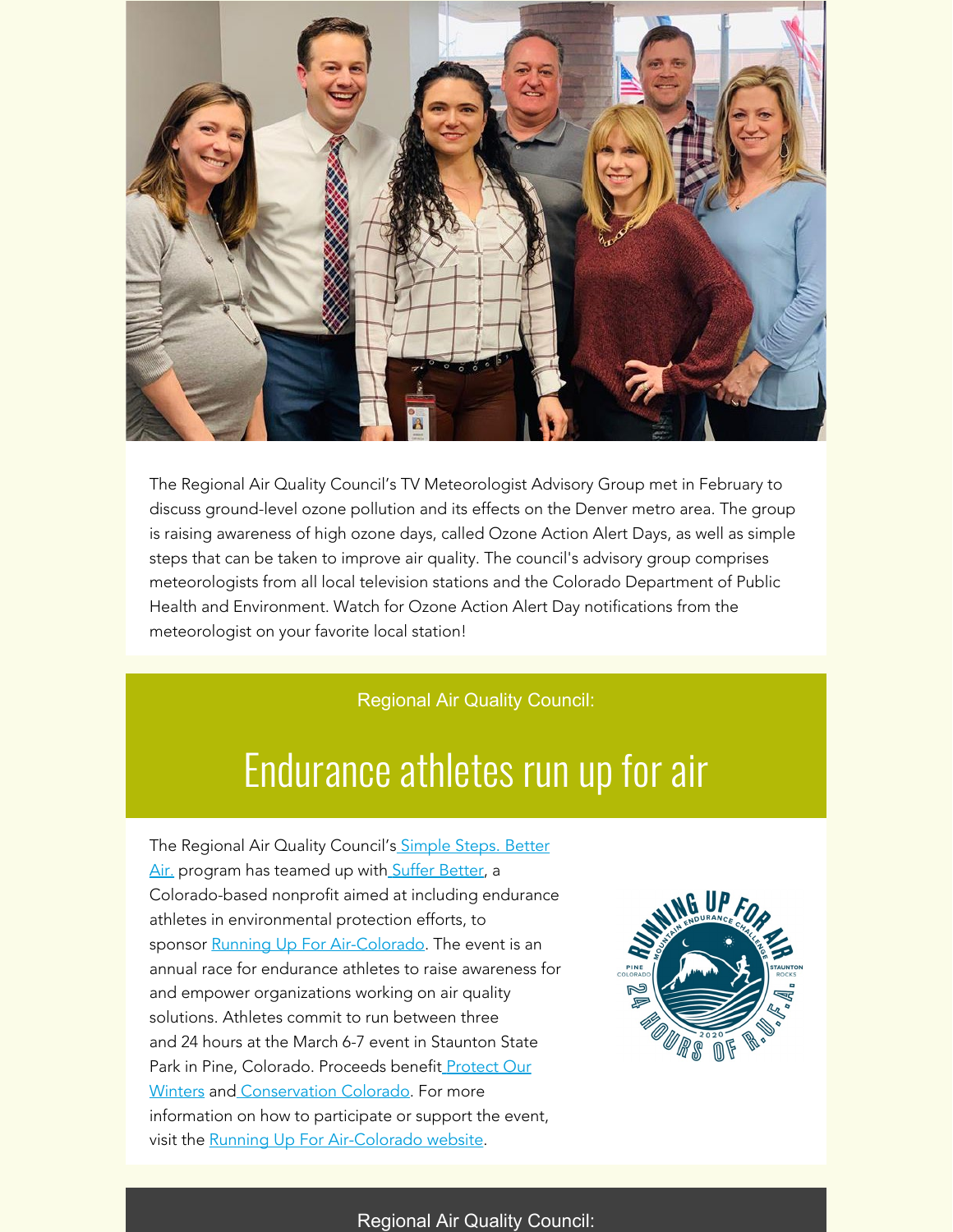# 2020 Communities Annual Conference

In April, Way to Go will partner with the Regional Air Quality Council at its 2020 Communities Annual Conference to discuss critical air quality issues facing the region's residents. The conference will be held from 10:30 a.m. to 12:30 p.m. April 9 at the Colorado Municipal League offices at 1144 Sherman St., Denver, CO 80203. Participants will learn how to use the council's programs to reduce ground-level ozone and the organization's air quality planning and emissions reduction efforts.

For more information, contact [Sara Goodwin](mailto:sgoodwin@raqc.org) at 303-629-5450 x220.



[Downtown Denver's mobility system](https://drcog.createsend1.com/t/d-l-mehyjt-l-yu/) supports the region's workforce as it travels to and through the center city. More commuters are choosing to use transit, ride a bike or walk rather than drive.

The results of the Downtown Denver Partnership's 13th annual Downtown Denver Commuter Survey confirmed that a strong commitment to providing increased access to a variety of transportation options creates a system that moves more people safely, affordably and sustainability. The findings reinforce the advantage of a center city office location for employees and employers. Keep an eye out for the full 2019 Commuter Survey report to be released soon by the Downtown Denver Partnership!